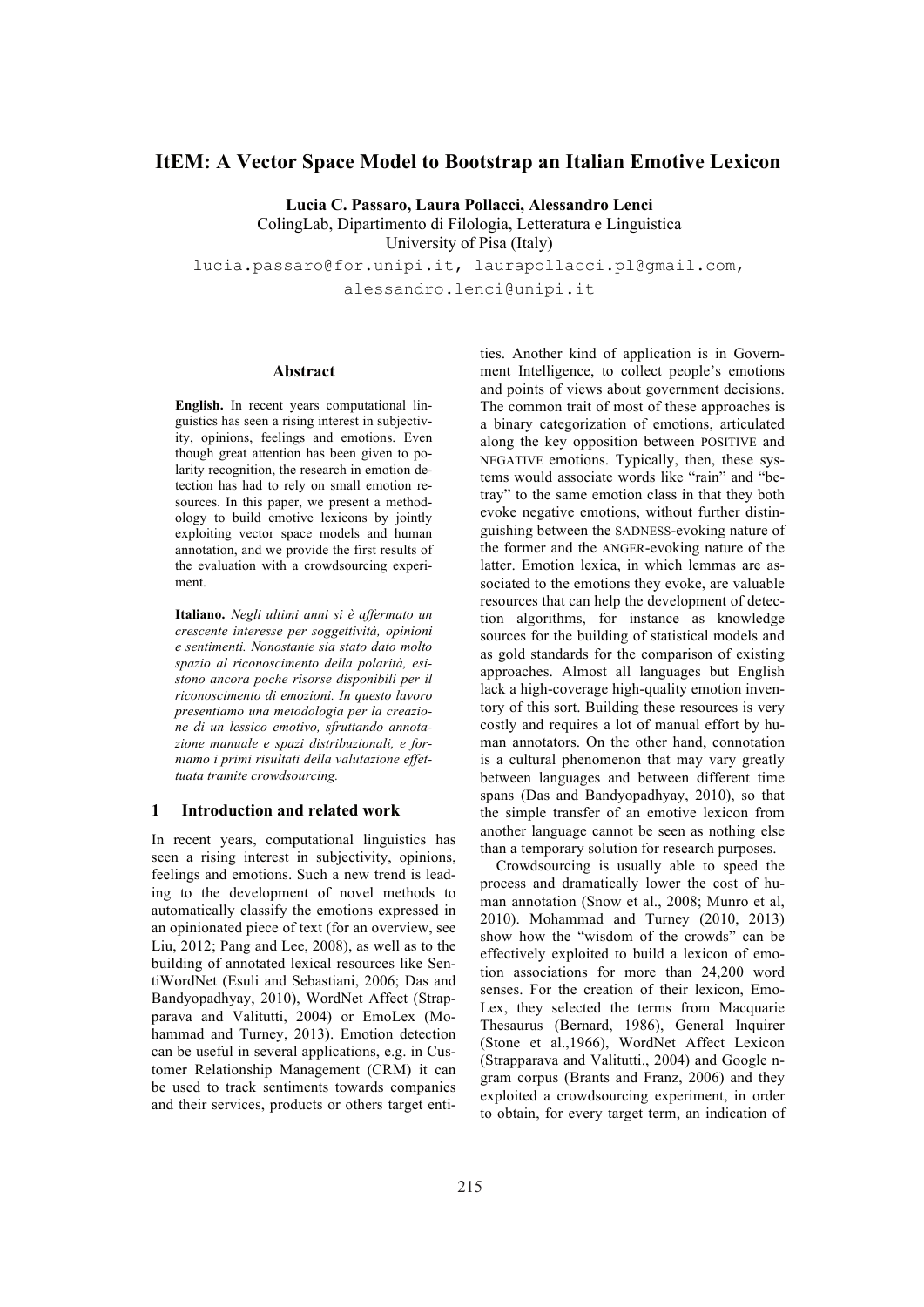its polarity and of its association with one of the eight Plutchik (1994)'s basic emotions (see below). The methodology proposed by Mohammad and Turney (2010, 2013), however, cannot be easily exported to languages where even small emotive lexica are missing. Moreover, a potential problem of a lexicon built solely on crowdsourcing techniques is that its update requires a re-annotation process. In this work we're proposing an approach to address these issues by jointly exploiting corpus-based methods and human annotation. Our output is ItEM, a high-coverage emotion lexicon for Italian, in which each target term is provided of an association score with eight basic emotion. Given the way it is built, ItEM is not only a static lexicon, since it also provides a dynamic method to continuously update the emotion value of words, as well as to increment its coverage. This resource will be comparable in size to EmoLex, with the following advantages: i) minimal use of external resources to collect the seed terms; ii) little annotation work is required to build the lexicon; iii) its update is mostly automatized.

This paper is structured as follows: In section 2, we present ItEM by describing its approach to the seed collection and annotation step, its distributional expansion and its validation. Section 3 reports the results obtained from the validation of the resource using a crowdsourcing experiment.

## **2 ItEM**

Following the approach in Mohammad and Turney (2010, 2013), we borrow our emotions inventory from Plutchik (1994), who distinguishes eight "basic" human emotions: JOY, SADNESS, ANGER, FEAR, TRUST, DISGUST, SURPRISE and ANTICIPATION. Positive characteristics of this classification include the relative low number of distinctions encoded, as well as its being balanced with respect to positive and negative feelings. For instance, an emotive lexicon implementing the Plutchik's taxonomy will encode words like "ridere" (laugh) or "festa" (celebration) as highly associated to JOY while words like "rain" (pioggia) or "povertà" (poverty) will be associated to SADNESS, and words like "rissa" (fight) or "tradimento" (betray) will be encoded as ANGER-evoking entries.

ItEM has been built with a three stage process: In the first phase, we used an online feature elicitation paradigm to collect and annotate a small set of emotional seed lemmas. In a second phase, we exploited distributional semantic methods to expand these seeds and populate ItEM. Finally, our automatically extracted emotive annotations have been evaluated with crowdsourcing.

#### **2.1 Seed collection and annotation**

The goal of the first phase is to collect a small lexicon of "emotive lemmas", highly associated to the one or more Plutchik's basic emotions. To address this issue, we used an online feature elicitation paradigm, in which 60 Italian native speakers of different age groups, levels of education, and backgrounds were asked to list, for each of our eight basic emotions, 5 lemmas for each of our Parts-of-Speech (PoS) of interest (Nouns, Adjectives and Verbs). In this way, we collected a lexicon of 347 lemmas strongly associated with one or more Plutchik's emotions. For each lemma, we calculated its emotion distinctiveness as the production frequency of the lemma (i.e. the numbers of subjects that produced it) divided by the number of the emotions for which the lemma was generated. In order to select the best set of seed to use in the bootstrapping step, we only selected from ItEM the terms evoked by a single emotion, having a distinctiveness score equal to 1. In addition, we expanded this set of seeds with the names of the emotions such as the nouns "gioia" (joy) or "rabbia" (anger) and their synonyms attested in WordNet (Fellbaum, 1998), WordNet Affect (Strapparava and Valitutti, 2004) and Treccani Online Dictionary (www.treccani.it/vocabolario).

| <b>Emotion</b>                                  | N. of seeds | Adj | Nouns | Verbs |
|-------------------------------------------------|-------------|-----|-------|-------|
| Joy                                             | 61          | 19  | 26    | 19    |
| Anger                                           | 77          | 32  | 30    | 16    |
| Surprise                                        | 60          | 25  | 17    | 22    |
| Disgust                                         | 80          | 40  | 21    | 25    |
| Fear                                            | 78          | 37  | 20    | 27    |
| Sadness                                         | 77          | 39  | 22    | 26    |
| Trust                                           | 62          | 25  | 21    | 17    |
| Anticipation                                    | 60          | 15  | 22    | 23    |
| <b>Table 1 Distribution of the seeds lemmas</b> |             |     |       |       |

Globally, we selected 555 emotive seeds, whose distribution towards emotion and PoS is described in Table 1.

#### **2.2 Bootstrapping ItEM**

The seed lemmas collected in the first phase have been used to bootstrap ItEM using a corpusbased model inspired to Turney and Littmann (2003) to automatically infer the semantic orientation of a word from its distributional similarity with a set of positive and negative paradigm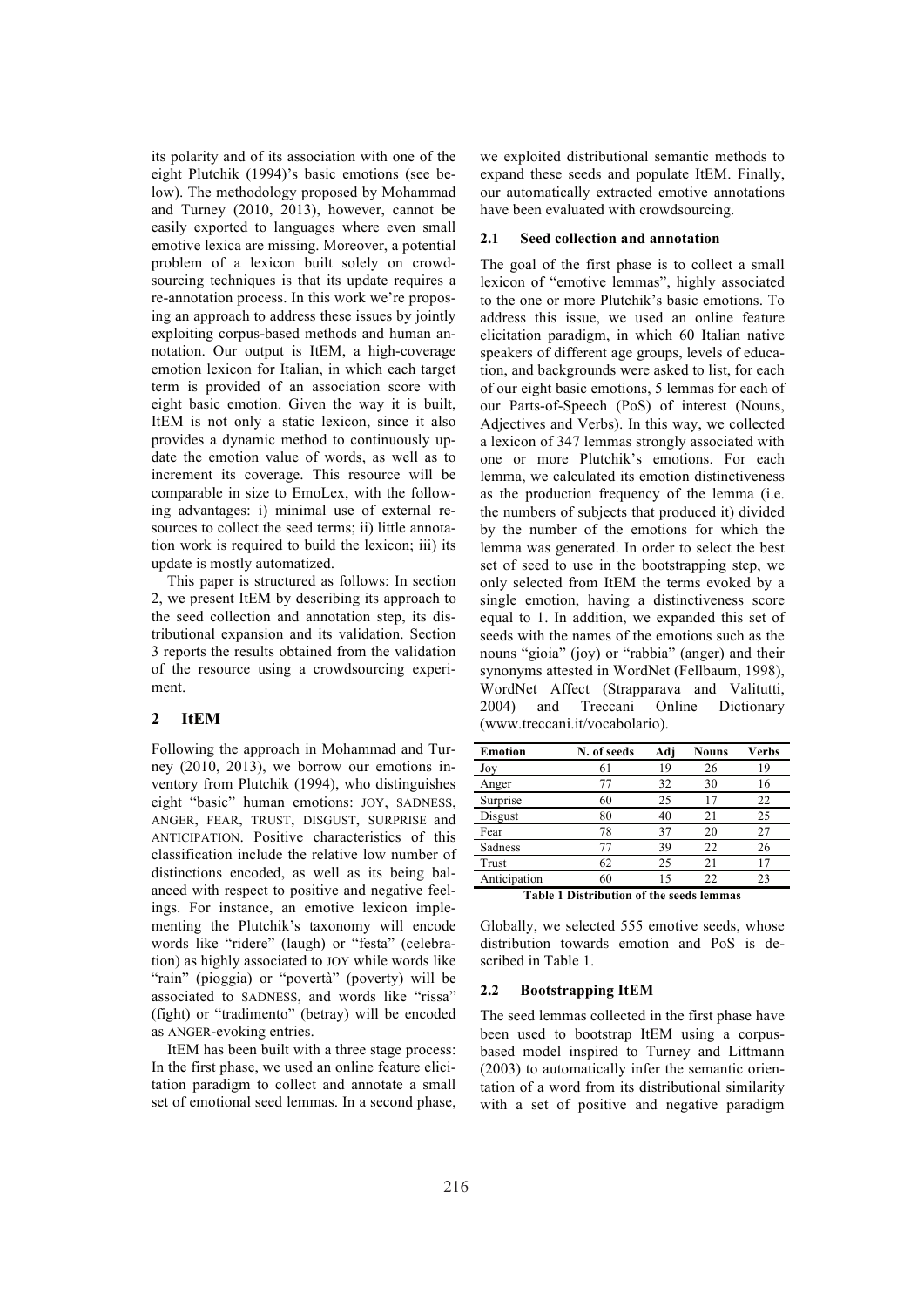words. Even if we employ a bigger number of emotion classes, our model is based on the same assumption that, in a vector space model (Sahlgren, 2006; Pantel and Turney, 2010), words tend to share the same connotation of their neighbours. We extracted from the La Repubblica corpus (Baroni et al, 2004) and itWaC (Baroni et al., 2009), the list T of the 30,000 most frequent nouns, verbs and adjectives, which were used as target and contexts in a matrix of co-occurrences extracted within a five word window  $(\pm 2$  words, centered on the target lemma, before removing the words not belonging to T). Differently from the Turney and Littmann (2003)'s proposal, however, we did not calculate our scores by computing the similarity of each new vector against the whole sets of seed terms. On the contrary, for each *<emotion, PoS>* pair we built a centroid vector from the vectors of the seeds belonging to that emotion and PoS, obtaining in total 24 centroids. We constructed different word spaces according to PoS because the context that best captures the meaning of a word, differs depending on the word to be represented (Rothenhäusler and Schütze, 2007). Finally, our emotionality scores have been calculated on the basis of the distance between the new lemmas and the centroid vectors. In this way, each target term received a score for each basic emotion. In order to build the vector space model, we reweighted the co-occurrence matrix using the Positive Pointwise Mutual Information (Church and Hanks, 1990), which works well for both word–context matrices (Pantel & Lin, 2002a) and term–document matrices (Pantel & Lin, 2002b). In particular, we used the Positive PMI (PPMI), in which negative scores are changed to zero, and only positive ones are considered (Niwa & Nitta, 1994). We followed the approach in Polajnar and Clark (2014) by selecting the top 240 contexts for each target word. Finally, we calculated the emotive score for a target word as the cosine similarity with the corresponding centroid (e.g. the centroid of "JOY-nouns").

The output of this stage is a list of words ranked according to their emotive score. Appendix A shows the top most associated adjectives, nouns and verbs in ItEM. As expected, a lot of target words have a high association score with more than one emotive class, and therefore some centroids are less discriminating because they have a similar distributional profile. Figure 1 shows the cosine similarity between the emotive centroids: we can observe, for example, a high similarity between SADNESS and FEAR, as well as between SURPRISE and JOY. This is consistent with the close relatedness between these emotions.



**Figure 1 Cosine similarity between the emotive centroids**

## **2.3 Validation**

We evaluated our procedure using a two-step crowdsourcing approach: in the first step, for each *<emotion, PoS>* pair we ranked the target words with respect to their cosine similarity with the corresponding emotive centroid. We then selected the top 50 words for each centroid and we asked the annotators to provide an emotive score: Given a target word *<w>*, for each Plutchik's emotion *<e>*, three annotators were asked to answer the question "How much is <w> associated with the emotion  $\leq e \geq ?$ ". The annotators had to choose a score ranging from 1 (not associated) to 5 (highly associated). Since very often the words may be associated with more than one emotion, we wanted to estimate the average degree of association between the word and the various emotions. Empirically, we defined the best distinctiveness score *d* as follows: *d=*  $max1 - max2me$  \* (max1−mn)

Where  $max1$  is the highest emotive association for the target word, *max2* is the second higher value, *me* is the association score between the target word and the target emotion, and <sub>*mn*</sub> is the average of the evaluations for the word across the emotion classes. This formula captures the intuition that a word is distinctive for a target emotion if its association degree with the target emotion is high as well as its association degree with the other classes is low. After ranking the words over this association score, we selected the top 10 distinctive nouns, adjectives and verbs for each *<emotion, PoS>* pair, in order to further expand the set of the seeds used to build the distributional space. For this second run, we removed the words belonging the top 10 of more than one emotion and we added the remaining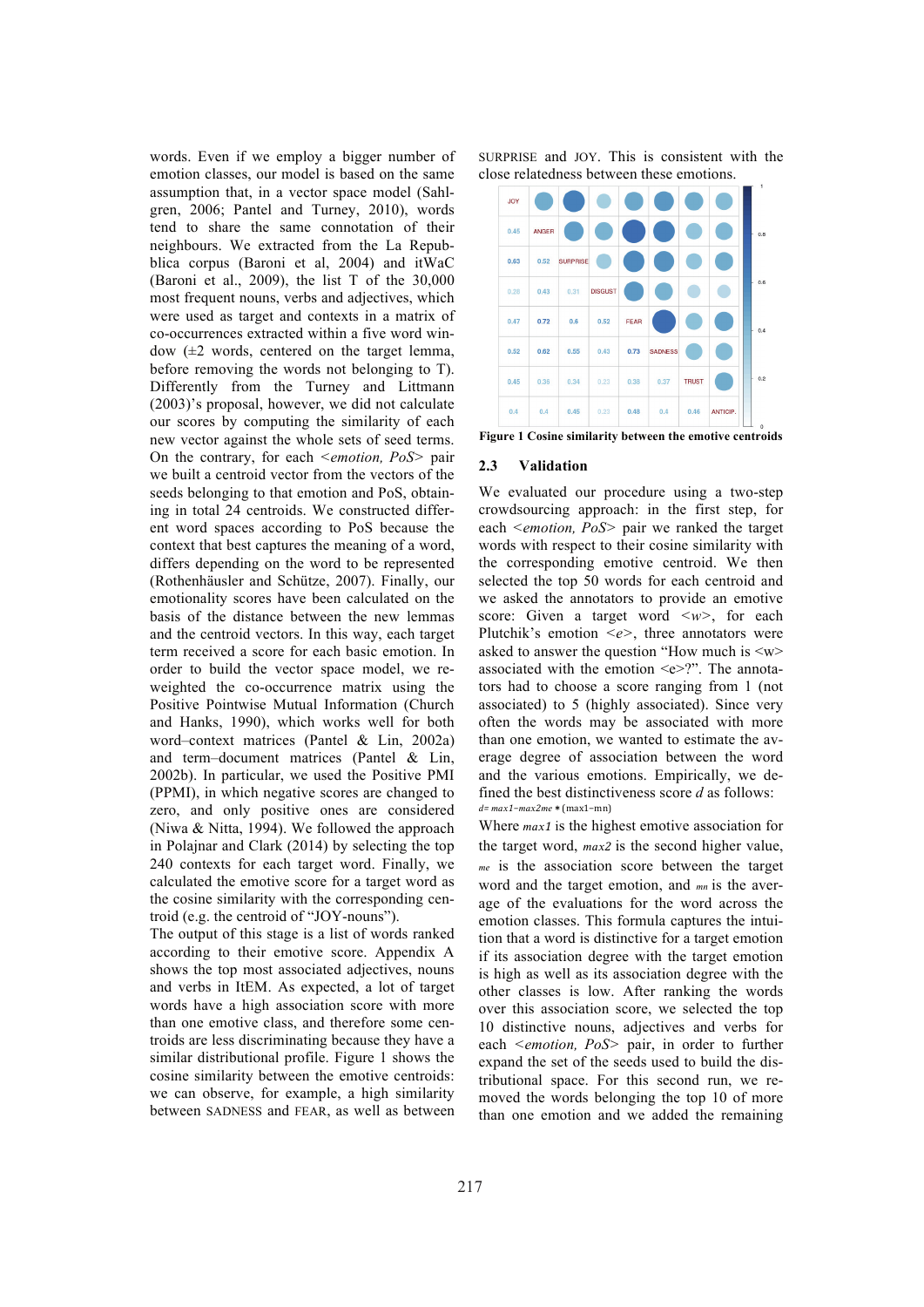192 words to the set of the seeds used to build the centroid emotive vectors, using the procedure described in section 2.2. The second run allows us to evaluate the quality of the initial seeds and to discover new highly emotive words.

## **3 Results**

We have evaluated the precision of our distributional method to find words correctly associated with a given emotion, as well the effect of the incremental process of seed expansion. In particular, we evaluated the top 50 nouns, adjectives and verbs for each emotion. Precision $@50$  has been calculated by comparing the vector space model's candidates against the annotation obtained with crowdsourcing. True positives (TP) are the words found in the top 50 neighbours for a particular emotion and PoS, for which the annotators provided a average association score greater than 3. False positives (FP) are the words found in the top 50 nouns, adjectives and verbs, but for which the aggregate evaluation of the evaluators is equal or lower than 3. Table 2 shows the Precision by emotion in the first run (P Run 1) and in the second one (P Run 2), calculated on a total of 1,200 target associations.

| Emotion      | $P$ (Run 1)                   | $P$ (Run 2) |
|--------------|-------------------------------|-------------|
| Joy          | 0.787                         | 0.767       |
| Anger        | 0.813                         | 0.827       |
| Surprise     | 0.573                         | 0.56        |
| Disgust      | 0.78                          | 0.753       |
| Fear         | 0.673                         | 0.727       |
| Sadness      | 0.827                         | 0.793       |
| Trust        | 0.43                          | 0.5         |
| Anticipation | 0.557                         | 0.527       |
| Micro AVG    | 0.68                          | 0.682       |
|              | .<br>___<br><b>STATISTICS</b> | .           |

**Table 2 Precisionby Emotion (Runs 1 and 2)**

If we analyze the same results by aggregating the Precision by PoS (Table 3), we can notice some differences between the first and the second run. Although overall there is a slight increase of the Precision score, this growth only affects verbs and adjectives. This is probably due to the way in which the noun seeds are distributed around the emotion centroids: a lot of them, in fact, are strongly associated to more than one emotion.

| PoS                                     | $P$ (Run 1) | $P$ (Run 2) |  |  |
|-----------------------------------------|-------------|-------------|--|--|
| Adjectives                              | 0.727       | 0.735       |  |  |
| Nouns                                   | 0.685       | 0.675       |  |  |
| Verbs                                   | 0.629       | 0.635       |  |  |
| Table 3 Precision by PoS (Runs 1 and 2) |             |             |  |  |

To appreciate the gain obtained in the second run, we analyzed the medium change of cosine similarity between the first and the second experiment, and we noticed that the true positives have, on average, a higher cosine similarity with the corresponding emotive centroid in the second run (cf. Table 4). This proves the positive effect produced by the new seeds discovered by the distributional model in the first run.

| Emotion      | CosR1 | CosR2 | $CosR2-CosR1$ |
|--------------|-------|-------|---------------|
| Joy          | 0.564 | 0.595 | $+0.032$      |
| Anger        | 0.582 | 0.6   | $+0.018$      |
| Surprise     | 0.635 | 0.657 | $+0.022$      |
| Disgust      | 0.524 | 0.555 | $+0.034$      |
| Fear         | 0.616 | 0.613 | $-0.003$      |
| Sadness      | 0.612 | 0.648 | $+0.036$      |
| Trust        | 0.575 | 0.665 | $+0.103$      |
| Anticipation | 0.54  | 0.563 | $+0.027$      |
| Macro Avg    | 0.581 | 0.612 | $+0.034$      |

**Table 4 Increase of cosine similarity**

In general, the distributional method is able to achieve very high levels of precision, despite an important variance among emotion types. Some of them (e.g., ANTICIPATION) confirm to be quite hard, possibly due to a higher degree of vagueness in their definition that might also affect the intuition of the evaluators.

The results that we achieved for the different emotions and PoS show that additional research is needed to improve the seed selection phase, as well as the tuning of the distributional space.

## **4 Conclusion**

What we are proposing with ItEM is a reliable methodology that can be very useful for languages that lack lexical resources for emotion detection, and that is at the same time scalable and reliable. Moreover, the resulting resource can be easily updated by means of fully automatic corpus-based algorithms that do not require further work by human annotators, a vantage that can turn out to be crucial in the study of a very unstable phenomenon like emotional connotation.

The results of the evaluation with crowdsourcing show that a seed-based distributional semantic model is able to produce high quality emotion scores for the target words, which can also be used to dynamically expand and refine the emotion tagging process.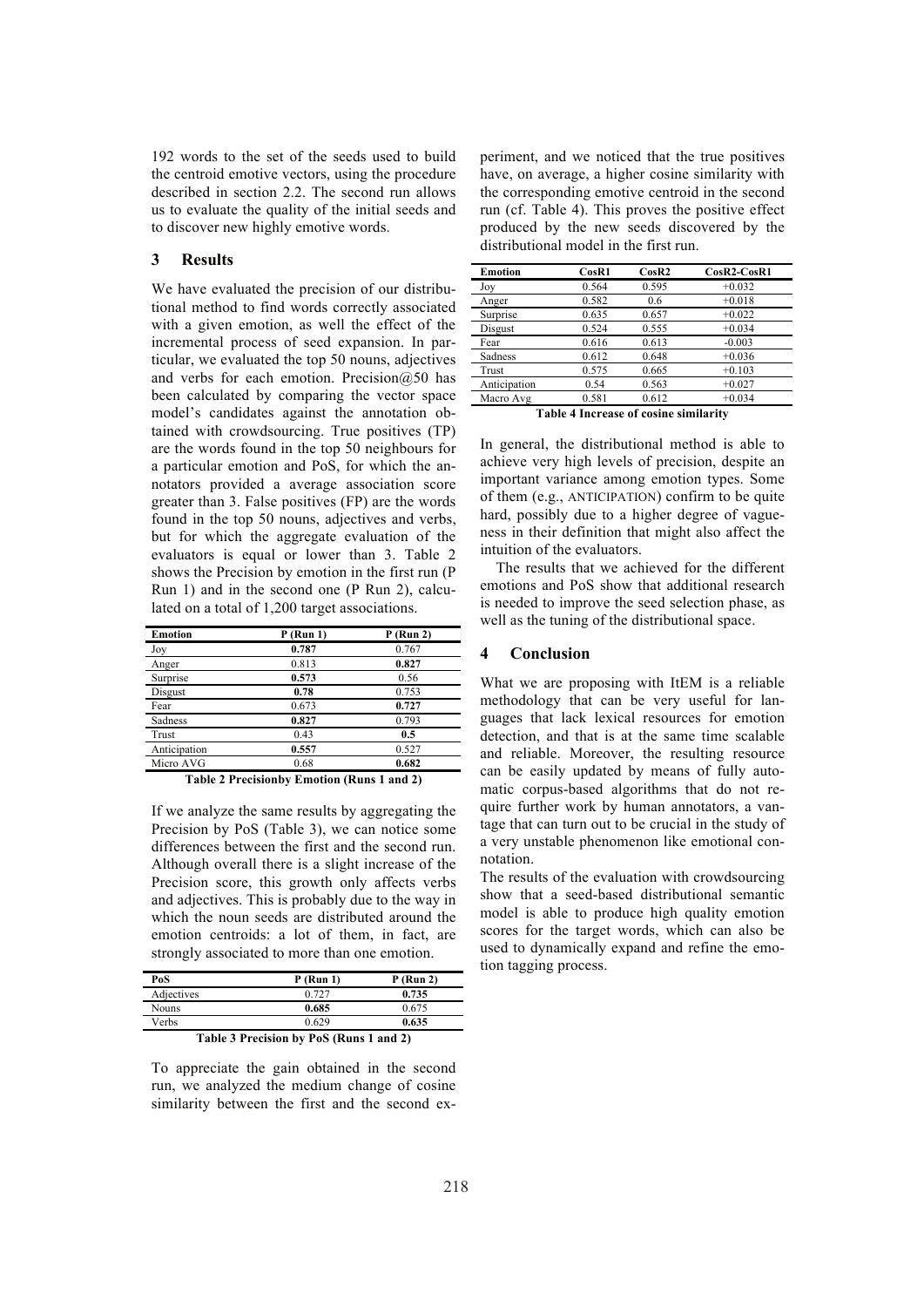#### **Reference**

- Baroni M. and Lenci A. (2010). Distributional Memory: A General Framework for Corpus-Based Semantics. In Computational Linguistics, 36 (4), pp. 673-721.
- Baroni M., Bernardini S., Comastri F., Piccioni L., Volpi A., Aston G. and Mazzoleni M. (2004). Introducing the "la Repubblica" Corpus: A Large, Annotated, TEI(XML)-Compliant Corpus of Newspaper Italian. In Proceedings of LREC 2004.
- Baroni M., Bernardini S., Ferraresi A. and Zanchetta E. (2009). The WaCky Wide Web: A Collection of Very Large Linguistically Processed Web-Crawled Corpora. Language Resources and Evaluation 43(3): 209-22
- Bradley, M. and Lang P. (1999) Affective norms for english words (ANEW): Instruction manual and affective ratings. Technical Report, C-1, The Center for Research in Psychophysiology, University of Florida.
- Brants T. and Franz A. (2006). Web 1t 5-gram version 1. Linguistic Data Consortium.
- Das A. and Bandyopadhyay S. (2010). Towards the Global SentiWordNet. In Proceedings of PACLIC 2010, pp. 799-808.
- Esuli A. and Sebastiani F. (2006). SentiWordNet: A publicly available lexical resource for opinion mining. In Proceedings of LREC 2006.
- Fellbaum C. (1998).WordNet: An Electronic Lexical Database. Cambridge, MA: MIT Press
- Liu B. (2012). Sentiment Analysis and Opinion Mining. Morgan & Claypool Publishers.
- Mohammad S. M. and Turney P. D. (2010). Emotions Evoked by Common Words and Phrases: Using Mechanical Turk to Create an Emotion Lexicon. In Proceedings of the NAACL-HLT 2010 Workshop on Computational Approaches to Analysis and Generation of Emotion in Text, pp. 26-34.
- Mohammad S. M. and Turney P. D. (2013). Crowdsourcing a Word-Emotion Association Lexicon. In Computational Intelligence, 29 (3), pp. 436-465.
- Munro R., Bethard S., Kuperman V., Lai V., Melnick R., Potts C., Schnoebelenand T., Tily H. (2010). Crowdsourcing and language studies: the new generation of linguistic data. In Proceedings of the NAACL HLT 2010 Workshop on Creating Speech and Language Data with Amazon's Mechanical Turk.
- Niwa, Y., & Nitta, Y. (1994). Co-occurrence vectors from corpora vs. distance vectors from dictionaries. In Proceedings of the 15th International Confer-

ence On Computational Linguistics , pp. 304-309, Kyoto, Japan.

- Pang B. and Lee L. (2008). Opinion mining and sentiment analysis. In Foundations and trends in Information Retrieval, 2 (1-2), pp. 1-135.
- Pantel, P., & Lin, D. (2002a). Discovering word senses from text. In Proceedings of the Eighth ACM SIGKDD International Conference on Knowledge Discovery and Data Mining, pp. 613– 619, Edmonton, Canada.
- Pantel, P., & Lin, D. (2002b). Document clustering with committees. In Proceedings of the 25th Annual International ACM SIGIR Conference, pp. 199–206.
- Plutchik R. (1994) The psychology and biology of emotion. Harper Collins, New York.
- Polajnar T., and Clark S. (2014). Improving Distributional Semantic Vectors through Context Selection and Normalisation. In Proceedings of the  $14<sup>th</sup>$  Conference of the European Chapter of the Association for Computational Linguistics (EACL 2014), pp. 230-238, Gothenburg, Sweden, 2014.
- Rothenhäusler, K. and Schütze, H. (2007) Part of Speech Filtered Word Spaces. In Proceedings of the Sixth International and Interdisciplinary Conference on Modeling and Using Context, Roskilde, Denmark, August 20-24, 2007.
- Sahlgren M. (2006) The Word-Space Model: Using distributional analysis to represent syntagmatic and paradigmatic relations between words in highdimensional vector spaces. Ph.D. dissertation, Stockholm University.
- Snow R., O'Connor, B. Jurafsky D, Ng, A. (2008) Cheap and fast - but is it good? Evaluating nonexpert annotations for natural language tasks. In Proceedings of EMNLP 2008, pp. 254-263.
- Stone P., Dunphy D.C., Smith M.S. and Ogilvie D.M. (1966). The General Inquirer: A Computer Approach to Content Analysis. The MIT Press, Cambridge, MA.
- Strapparava C. and Valitutti A. (2004) Wordnet-Affect: An affective extension of WordNet. Proceedings of LREC-2004, pp. 1083-1086.
- Turney P. D and Pantel P. (2010). From frequency to meaning: vector space models for semantics. In Journal of Artificial Intelligence Research, 37, pp. 141-188.
- Turney P.D. and Littman M.L. (2003) Measuring praise and criticism: Inference of semantic orientation from association. In ACM Transactions on Information Systems.